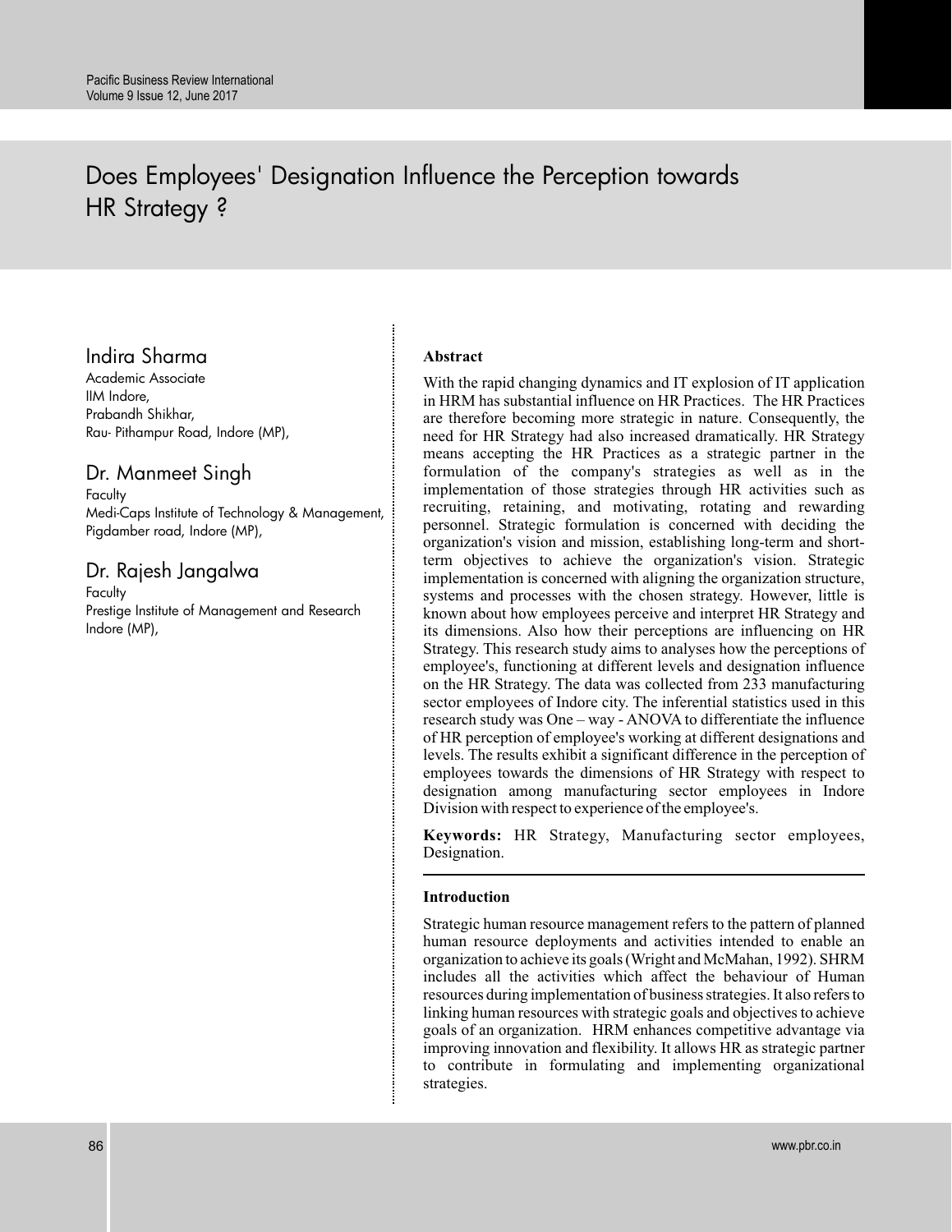During 1980's strategic human resource management (SHRM) emerged as an important concept due to two models viz; Matching model and Harvard model. These models proposed the integration of strategy and HRM. Schuler (1992) concluded that, SHRM is largely concerned with 'integration' and 'adaptation'. Its purpose is to ensure that HRM is fully integrated with strategy. Further, HR policies and HR Practices should be accepted by Line Managers.

Thomas (1996) contented that the prospect of tremendous change and uncertainty faced by organizations has fuelled the debate of HR strategy. Further he contended that that there are many change factors need to be articulated and managed to ensure attain organizational effectiveness viz;

globalization of markets, technology, legal, regulatory, mergers and acquisitions, demographic, social and organization structural changes.

Pallavi and Mishra (2010) observed that innovative HR Practices are necessary for better organizational performance and effectiveness. They also contended that there is enough potential in all HR functions. In order to achieve success and growth in the business HR Policies and practices should be flexible and must be fit with organizational policies and contingencies. Thus, periodic analysis is imperative.

HR Strategy is defined in different ways by different scholars. The various definitions are summarized as under:

| <b>References</b>      | <b>Definition of HR Strategy</b>                                                                                                                                |  |  |  |  |  |
|------------------------|-----------------------------------------------------------------------------------------------------------------------------------------------------------------|--|--|--|--|--|
| Fombrun, et al. (1984) | The process which are typically concerned with devising ways of<br>achievement of the<br>managing people which will assist in the<br>organizational objectives. |  |  |  |  |  |
| Pettigrew (1986)       | A subject which is more likely to be in the breach than the<br>observance.                                                                                      |  |  |  |  |  |
| Butler, et al. (1991)  | Firm's deliberate use of human resources to help it gain or maintain<br>an edge against its competitors in the market place.                                    |  |  |  |  |  |
| Lundy (1994)           | An outcome which was the pattern of decisions regarding the<br>policies and practices associated with HR system.                                                |  |  |  |  |  |
| Tyson (1995)           | Something expressed through philosophies, policies and practices in<br>order to manage its employees.                                                           |  |  |  |  |  |
| Thomas (1996)          | A co-ordinated set of actions aimed at integrating an organization's<br>culture, organization, people and systems.                                              |  |  |  |  |  |
| Bamberger et al (1996) | The pattern of decisions regarding the policies and practices<br>associated with the HR system.                                                                 |  |  |  |  |  |
| Koys (2000)            | "Mission statements," "philosophy statements" and other formal<br>documents like HR Practices                                                                   |  |  |  |  |  |

**Table 1.1 Classification of the definition of HR strategies is as follows:**

The HR Strategy definitions can be broadly classified into four areas viz: contingencies and decision making, integrating HR Practices, policies and making them more flexible and organizational efficiency.

**Contingency and Decision making:** Fombrun et al., (1984) in his definition emphasized on change in external environment and change in HR Practices. Although they did not use the same words rather they use the term'collection of HRM decisions' and 'over a time period'. Then after two years in 1984 they defines HR Strategy as devising ways of managing people which will assist in the achievement of organizational objective. So it is clear that instead of contingency and decision making their emphasis was on HR planning to achieve pre decided goals. On the same line Lundy (1994) also defined HR strategies as "An outcome

which was the pattern of decisions regarding the policies and practices associated with HR system". This has highlighted pattern of decision making and policies and practices which is more concerned with HR planning. The Bamberger et al. (1986) defined HR Strategy as "the pattern of decisions regarding the policies and practices associated with the HR system". Therefore apart from decision making and HR planning it was having one additional element i.e. HR system. Hence it was having an element of integration or convergence.

#### **Integration and flexibility of HR Policies and Practices:**

Pettigrew (1986) defined HR Strategy as the "A subject which is more likely to be in the breach than the observance". Here Pettigrew used the term breach which has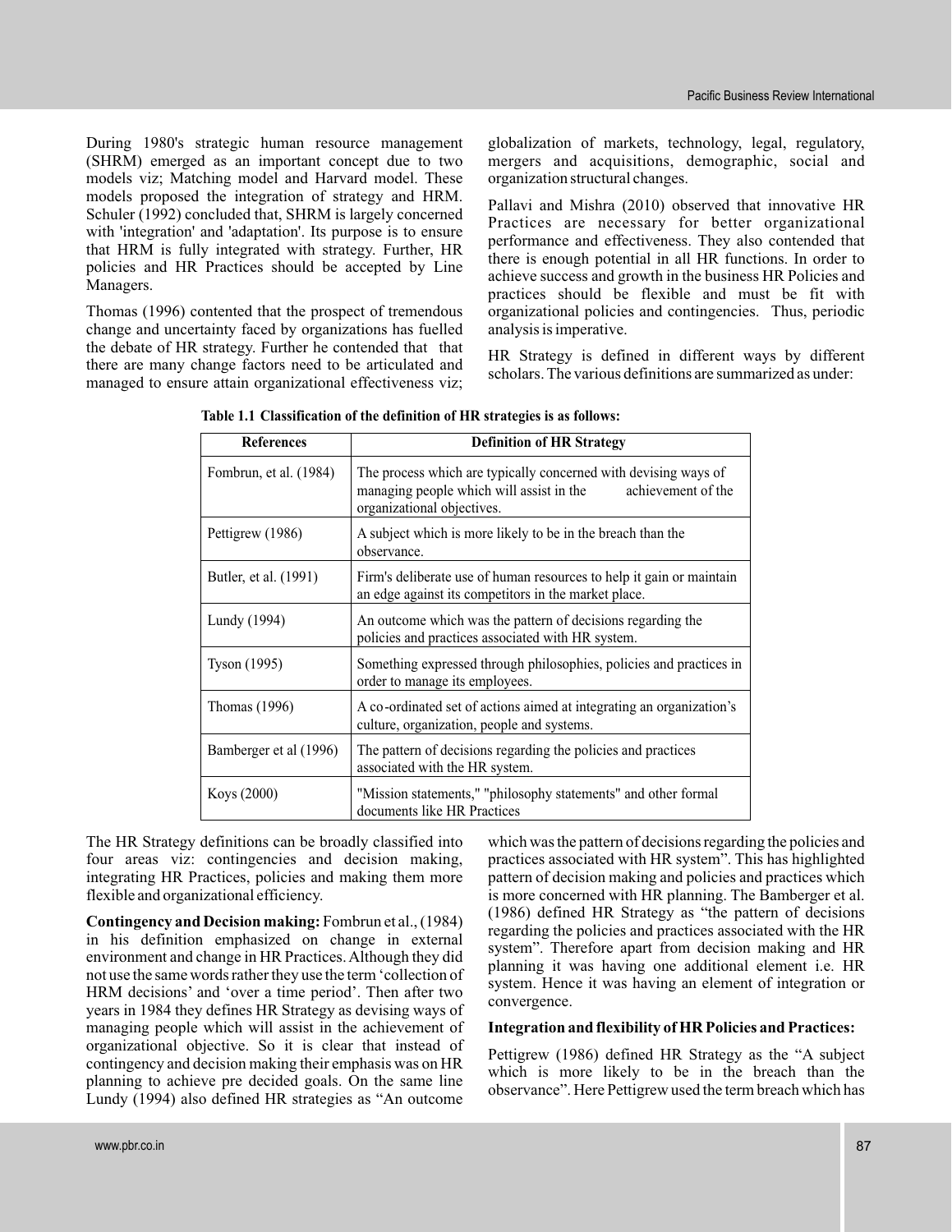the concern with change in rules, policies procedures and patterns. Tyson (1985) defined it as "something expressed through philosophies, policies and practices in order to manage its employees". So it was more concerned with employees. Thomson (1996) defined HR Strategy as "A coordinated set of actions aimed at integrating an organization's culture, organization, people and systems". He used the first word coordinated thus he emphasized integration from the beginning itself. Thomson integrated needs of organization employees system and organizational culture. Koys (2000) defined it as "Mission statements, philosophy statements and other formal documents like HR Practices". His contention was on philosophical statements and emphasis on HR Practices.

#### **Organizational Efficiencies:**

Butler et al., (1991) define HR Strategy as their focus was on achieving competitive advantage over the competitors by the way of deliberated use of HR. This indicates that gaining advantage through change in HR practices so finally it was focused on achieving organizational efficiency.

So finally conclusion can be drawn that consideration of contingency, decision making, integration of HR Policies and Practices and organizational efficiency. Its final objective is to attain efficiency so gain competitive advantage over competitors.

HR strategy is not just the drafted policies but then the implementation of drafted HR policies. Implementation involves people management and people carry different perceptions with them. Hence it can be contended that perception towards HR Strategy plays a vital role in the effectiveness. Nishii et al. (2008) highlighted the importance of employee's perception towards HR practices and innovation. He contended that it is not just the HR practices themselves, but rather also employees'perceptions of those HR practices that are important for achieving desired organizational outcomes.

#### **Review of literature:**

The emergence of HR Strategy was marked in 1980s (Lundy, 1994) as one of the newest sub fields of HRM. HRM strategy was then conceptualised as an outcome of HR policies and practices in the form of pattern of decisions regarding the policies and practices associated with HR system. So emphasis for HR Strategy needs to be on HR Systems rather than HR Functions. HR strategy is on pivotal part of planning which can improve performing culture, enhances leadership capability, attracts and retains the talent in the organization. This was supported by Wright et al. (2004), as they contended that the core components of HR strategies seem to be building a performance culture, developing leadership capability, attracting and retaining the best talent, and providing state of the art HR systems,

processes, and services. They also suggested that the best practices are required for the development and implementation of HR strategies.

HR strategy is also linked with performance, employee behaviours, business outcome, business strategies, core competencies, HR Outsourcing, knowledge management, unionization etc. Some studies revealed that there is some linkage between employee behaviours and the organizational performance. Katou (2012) had showed that HRM policies have a positive effect on organizational performance through employee attitudes, satisfaction, commitment, motivation and employee behavior's concerned with employee's absences, turnover, and disputes.

Arthur (1994) conducted one of the first empirical analyses of HR Strategies in an attempt to test the proposition that differences in employee relations policies and practices are related to the differences in business strategy. The author suggested two ideal types of HR strategies: "Cost Reduction HR Strategy" and "Employee Commitment HR Strategy". These strategies were distinguished from each other on the basis of five realms of HR policy and practice: Work organization, employee relations, staffing, training and compensation. The two strategies are described as under:

- Cost reduction strategy: This strategy is grounded on the assumption that "managers have a relatively complete knowledge of the transformation process (inputs to outputs) and a high ability to effectively set performance standards and measure employee outputs". It aims to improve the efficiency by enforcing employee compliance with specified rules and procedures and basing employee rewards on some measurable criteria. .
- Commitment strategy: This strategy aims to develop a cadre of committed employees who can be trusted to use their discretion to carry out job tasks in ways that are consistent with organizational goals. Clusters of practices of Commitment strategies were characterised by higher level of employee involvement in decision making, enhanced employee training in problem solving, a stronger emphasis on socialization oriented development activities, selection methods aimed at maintaining a higher ratio of skilled to unskilled employees, and a higher average wage rate. .

Arthur (1994) concluded that "the successful implementation of business strategy requires a unique set of employee behaviours and attitudes" that cannot in any reliable fashion be "produced" on the basis of formalized work rules and task routines. In this sense, Arthur's commitment strategy is labour market oriented and focuses on the structuring of the employer- employee exchange;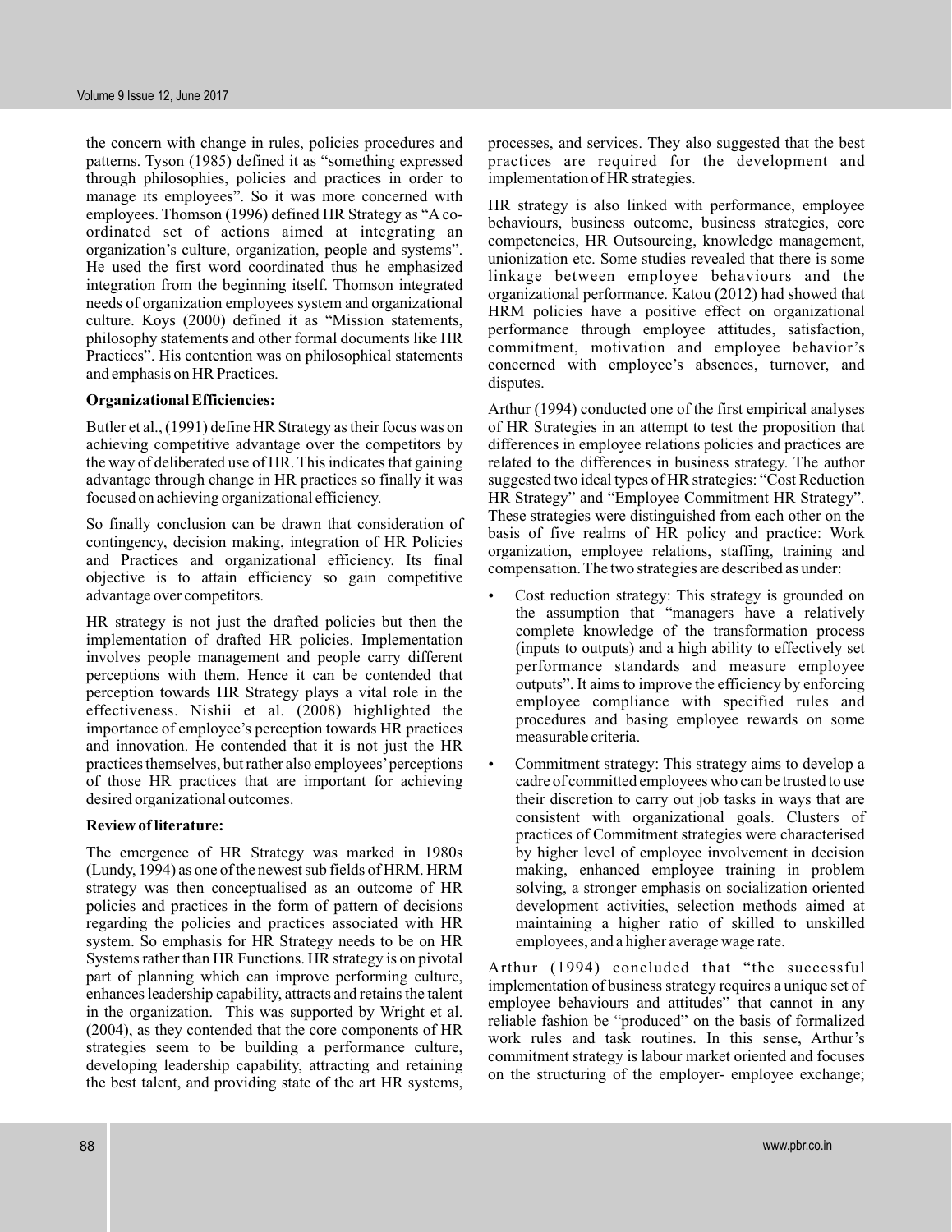whereas the cost reduction strategy is performance oriented and focuses on the structuring of behavioural rules and routines and the monitoring of employee compliance with such rules.

Outsourcing strategy results in better deployment of business activities, however limited empirical investigations have been reported on HR outsourcing (Elmuti, 2003 and Lilly, Gray & Virick 2005; Bolat & Yilmaz, 2009).

Bordeianu and Buta (2015) had contended that HR Strategies should include Knowledge Management Strategy. Drucker, (2004) argued that principles and strategies need to be consistently modified to enhance efficiency.

Godard and Delaney (2000) propounded a new paradigm in Industrial Relations. They stated that the changing pattern of traditional, adversarial unionism toward innovative High Performance Work Practices and HR Strategies negatively impact on unionization.

So finally it was found that outsourcing, consistently important in HR Strategies improves organizational competencies but the influence of designation on the perception of HR Strategies were not reported by any researchers. Thus it is a path breaking research endeavor.

#### **Objectives of the study:**

To study the effectiveness of HR Strategy with respect to designation in manufacturing organization.

#### **Hypotheses:**

H01 There is no significant difference in the employee's perception towards the overall HR Strategy with respect to designation in manufacturing organization.

H02There is no significant difference in the employee's perception towards the dimension of HR Strategy with respect to designation in manufacturing organization.

H02(a) There is no significant difference in the employee's perception towards the employee development HR Strategy with respect to designation in manufacturing organization.

H02(b) There is no significant difference in the employee's perception towards the organizational culture HR Strategy with respect to designation in manufacturing organization.

H02(c) There is no significant difference in the employee's perception towards the employee wellness HR Strategy with respect to designation in manufacturing organization.

H02(d) There is no significant difference in the employee's perception towards the employee performance management HR Strategy with respect to designation in manufacturing organization.

#### **Research methodology:**

It is descriptive research study. Employees of manufacturing sector of Indore City were the respondent with sample size of 233. For data collection purposes, Self developed Questionnaire has been used. The questionnaire has been developed by referring to various previous scales as well as available research studies. The questionnaire was divided in two parts. The first part of the questionnaire included questions about demographic profile of the respondents and second part of the questionnaire included questions/variables related with dimensions of HR Strategy. All the variables were required to be marked on likert scale in the range of  $1 - 5$ , where 1 represented strongly disagree and 5 represented strongly agree. A convenient sampling technique was adapted for the research.

Initially 300 questionnaires were distributed Out of the same, 290 questionnaires were received back and 233questionnaire were finally considered for data analysis. After collecting the data, the raw scores were tabulated and analyzed through appropriate statistical tools with the help of SPSS e.g. Cronbach Alpha to check internal consistency, one wayANOVAwas used to test the hypotheses.

#### **Results and discussion:**

The research objective aimed to find the mean difference between the designation of employee (junior and middle management level) and the perception towards the overall HR Strategy along with its dimensions viz; Employee Development HR Strategies(EDHRS), Organizational Culture HR Strategies (OCHRS), Employee Wellness HR Strategies (EWHRS), and Performance Management HR Strategies (PMHRS). The results are discussed as under:

In order to check the internal consistency of the selfdeveloped questionnaire for HR Strategy the Cronbach Alpha was applied. The coefficient exhibited 0.971 value which indicates excellent internal consistency of the data. (Annexure 1).

H01 There is no significant difference in the employee's perception towards the overall HR Strategy with respect to designation in manufacturing organization.

The ANOVA results reflected that there exists a significant difference between the mean scores of the overall perception of employees towards the HR Strategy among the junior and middle management level employee's. The coefficient table exhibits the score 0.000, which indicates that at 99% confidence level the results are effective (please refer Table 2.2Annexure 2).

The means scores of junior and middle level management employees were observed as 45.21 and 38.78 respectively. The standard deviation was found to be 6.595 and 7.726 respectively (Please refer Table 2.2Annexure 2).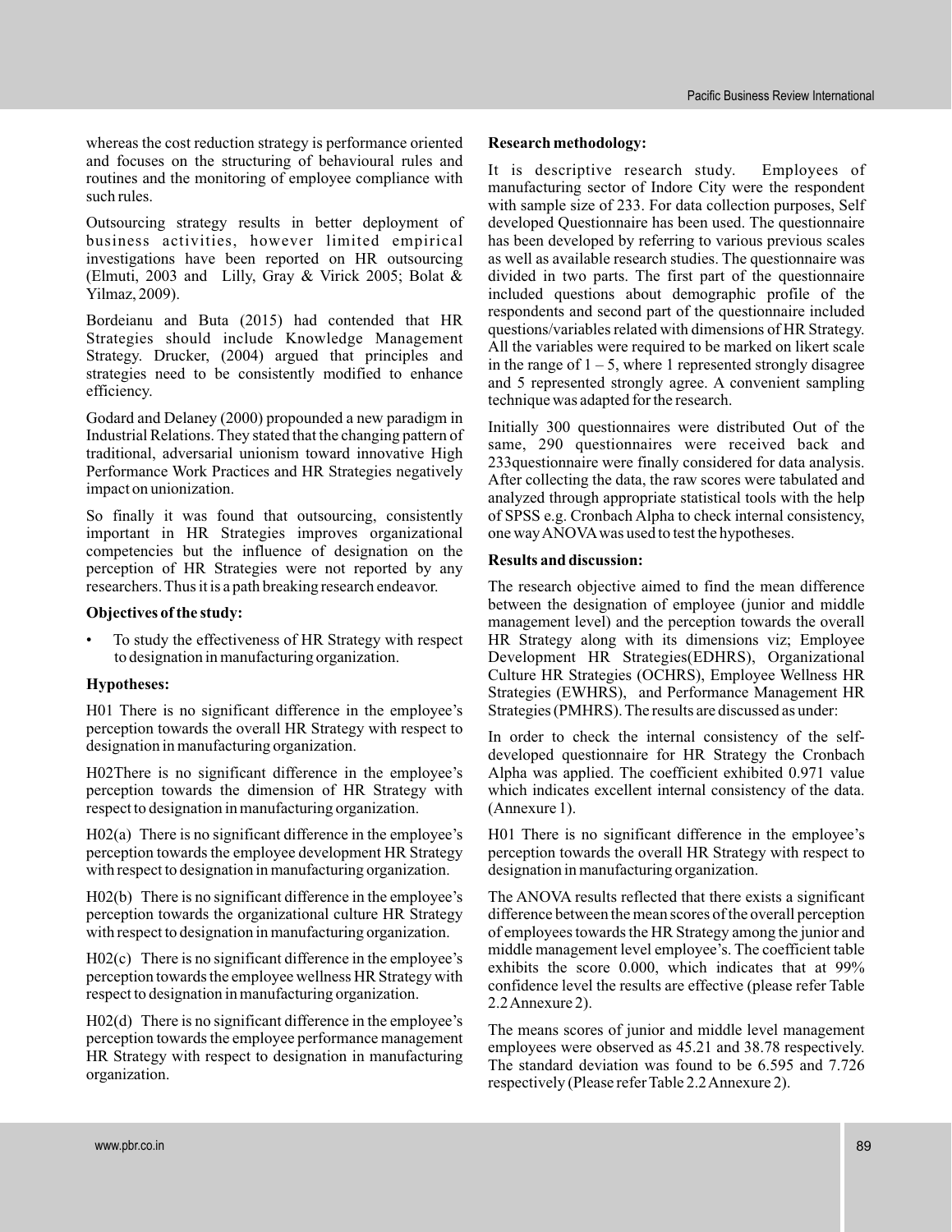The results indicate that higher mean scores of the junior level management in comparison to the middle level management employees with less standard deviation. The result is in contrary to the practical wisdom. As practically the case should be reverse that is the mean score of the middle management should be higher in comparison to the junior management level employee's. The reason for the above said result could be the more response of the junior level management towards the HR strategy. They exhibit so because the HR Strategy implementation is a matter of concern at all levels therefore junior employees may be responding to it more significantly in comparison to middle level management. Another reason which seems to be worthy is juniors are more aware about their performances and their employment status, which is either probationary or yet to be confirmed. Hence the employees try to be more sincere in order to achieve a settled and secured position in the organization. Juniors intentionally respond to strategic implementation of work. As the HR Strategy is designed on the basis of organizational strategies where in organizational strategies are either designed to achieve the progress and succession in the organization or they might be a response to the competitive environment. Thus, juniors exhibit more commitment towards the organization due to their probationary status of their job.

H02(a) There is no significant difference in the employees perception towards the Employee Development HR Strategy (EDHRS) with respect to designation in manufacturing organization.

The ANOVA results for Employee Development HR Strategy (EDHRS) have not exhibited significant results as the P value were observed to be .380 (Please refer Table 2.2 Annexure 2). This implies that there is no significant difference between the mean scores of employees perception for Employee Development HR Strategy (EDHRS) between junior and middle level management employees in manufacturing organization.

H02(b) There is no significant difference in the employees perception towards the Organizational Culture HR Strategy (OCHRS) with respect to designation in manufacturing organizations.

The coefficient Table in ANOVA exhibited that results are significant at 99% confidence level. The score was found .000 thus the hypothesis was rejected. This means that there exists a significant difference between the mean scores of employees perception towards the Organizational Culture HR Strategy between the junior and middle level management.The means scores of junior and middle level management employees were observed to be 12.36 and 10.06 respectively. The standard deviation was found to be 1.394 and 2.799 respectively (Please refer Table 2.2 Annexure 2).

The results reflected the higher mean scores of the junior level management in comparison to the middle level management employee's with comparatively lesser standard deviation. This is so because the organizational Culture HR Strategy (OCHRS) inhibits high systems of shared meaning and therefore these people are having high level of sharing about HR Strategies. The juniors score is high also because due to the openness about the implementation of HR Strategy junior management takes more interest in HR Strategy as the implementation of HR strategy creates accountability from top to first level in the organization.

H02(c) There is no significant difference in the employees perception towards the Employee Wellness HR Strategy (EWHRS) with respect to designation in manufacturing organization.

The ANOVA results for employee wellness HR Strategy (EWHRS) have not exhibited significant results as the P value was observed to be .220 (Please refer Table 2.2 Annexure 2). This implies that there is no significant difference between the mean scores of employee wellness HR Strategy with respect to junior and middle level management employees in the organization.

H02(d) There is no significant difference in the employee's perception towards the Employee Performance Management HR Strategy (PMHRS) with respect to designation in manufacturing organizations.

The ANOVA results for performance management HR Strategy (PMSHRS) have exhibited significant results at 99 percent confidence level (P .000). This implies that there is a significant difference between the mean scores of employee performance management systems HR Strategy with respect to junior and middle level management employees in the organization. The mean score of junior management level was recorded to be 12.31 with the standard deviation of 1.906 and the mean score of middle level management was 9.08 with the standard deviation of 0.181 (Please refer Table 2.2Annexure 2).

The results reflected the higher mean scores of the junior level management in comparison to the middle level management employee's with comparatively lesser standard deviation. The reason behind this can be that juniors are more concerned about their performance in order to prove themselves in the organization. As they are new to the organization they need to build trust with their superior and the peer group thus they keep themselves updated with the existing strategies in relation to performance. Therefore their mean scores exhibit are on the higher side whereas the mean score is significant if less than 9.0.

#### **Conclusion:**

The overall perception of employees working on senior and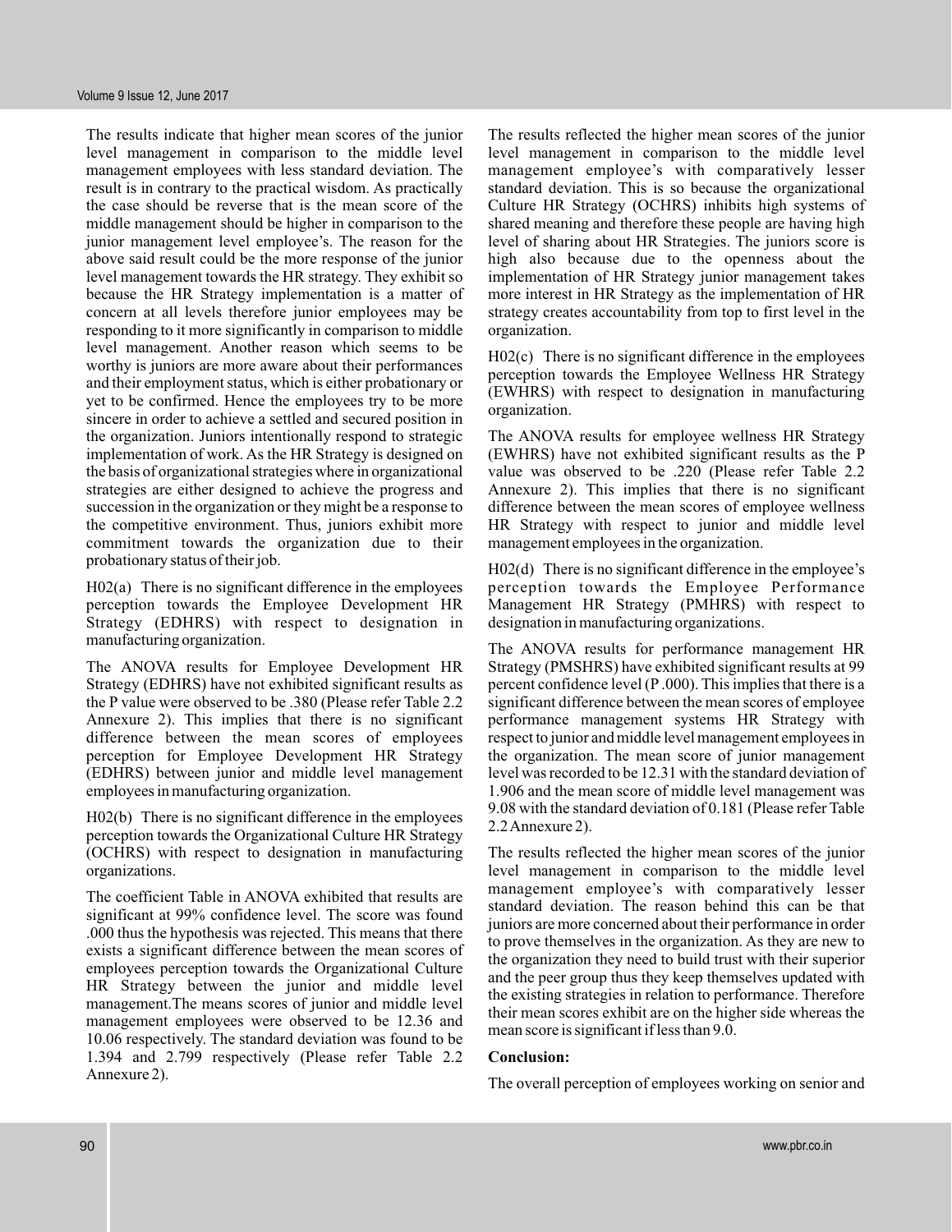junior level exhibited significant difference regarding HR Strategies and its dimensions such as their perception for HR Strategies, Organizational Culture HR Strategies, Employee Wellness HR Strategies, and Performance Management HR strategies. Although no significant difference was observed regarding the employees perception towards Employee Wellness HR Strategies in senior and junior level employees in manufacturing organization. Interestingly, the juniors exhibited higher levels of understanding for above said factors as their mean scores were significantly higher and standard deviation were lesser then senior employees. This shows that the results have higher levels of internal consistency.

The juniors'better performance may reflect their sincerity as they aspire to be more settled in their career. The juniors working on probation take extra care in such organizational strategic aspects and they express it more effectively in their communication. The mental state and occupation is different in middle level employees in comparison to junior employees. This may be because of they feel more secured at job. They have better understanding but it seems their commitment decreases. It might be because they expect that juniors should feed them all such relevant information. Further, their occupation at family might be more in comparison to juniors which would result in lower scores of understanding regarding such issues of HR Strategies.

#### **Limitations:**

Limitations of the study are as follows:

- 1. Sample Size: The sample size is a limitation to the research as the results may vary with difference in the number of sample. More the sample size better can be the outcomes.
- 2. Biasness of respondents: The results are derived from responses of respondents. The personal biasness of the respondents is inseparable.
- 3. Represents only one sector: The outcomes of the study cannot be generalized for all the sectors as the study is based on manufacturing sector. The outcomes of the service sector may or may not be same.
- 4. The study is restricted only to Indore division.

#### **Future Scope of the Study:**

- 1. The study can be conducted for various sectors.
- 2. The relation of HR Strategy with other variables like change, Organizational culture, and performance can be studied.
- 3. A study with large sample size, cross departmental and sector can be conducted. So that the outcomes can be generalized.

#### **References:**

- Arthur, J. (1994). Effects of human resource systems on manufacturing performance and turnover. Academy of Management Journal, 37, 670-687.
- Bamberger & Fiegenbaum (1996) Human resource strategy: formulation, implementation and impact. Sage Publication, Inc.
- Bolat T. and Yilmaz O. (2009) The relationship between outsourcing and organizational performance: Is it myth or reality for the hotel sector?", International Journal of Contemporary Hospitality Management, Vol. 21 Iss: 1, pp.7 – 23.
- Bordeianu, O., & Buta, S. (2015). Linking Human Resources Strategy with Knowledge Management Strategy to Drive Measurable Results. USVAnnals of Economics & PublicAdministration, 15(1), 169- 175.
- Butler, J. E., Ferris, G. R., & Napier, N. K. (1991) Strategy and human resources management. Cincinnati: South-Western.
- Drucker, P. F. (2004). Managing the non-profit organization: Practices and principles. Taylor & Francis.
- Dean Elmuti, (2003) "The Perceived Impact of Outsourcing on Organizational Performance", American Journal of Business, Vol. 18 Iss: 2, pp.33 – 42.
- Daniel J. Koys, (2004). "Describing the elements of Business and Human Resource Strategy Statements". Journal of Business and Psychology, 15 (2), 265–276.
- Fombrun, Tichy & Devanna (1984): Strategic human resource management. NewYork: Wiley.
- Godard, J., & Delaney, J. T. (2000). Reflections on the "high performance" paradigm's implications for industrial relations as a field. Industrial & Labor Relations Review, 53(3), 482-502.
- Katou,A.A. (2012). Investigating reverse causality between human resource management policies and organizational performance in small firms. Management Research Review, 35(2), 134-156.
- Lilly, J. D., Gray, D. A., & Virick, M. (2005). Outsourcing the human resource function: Environmental and organizational characteristics that affect HR performance. Journal of Business Strategies, 22(1), 55.
- Lundy. O (1994) "From personnel management to strategic human resource management". The International Journal of Human Resource Management 5(3):667-720.)